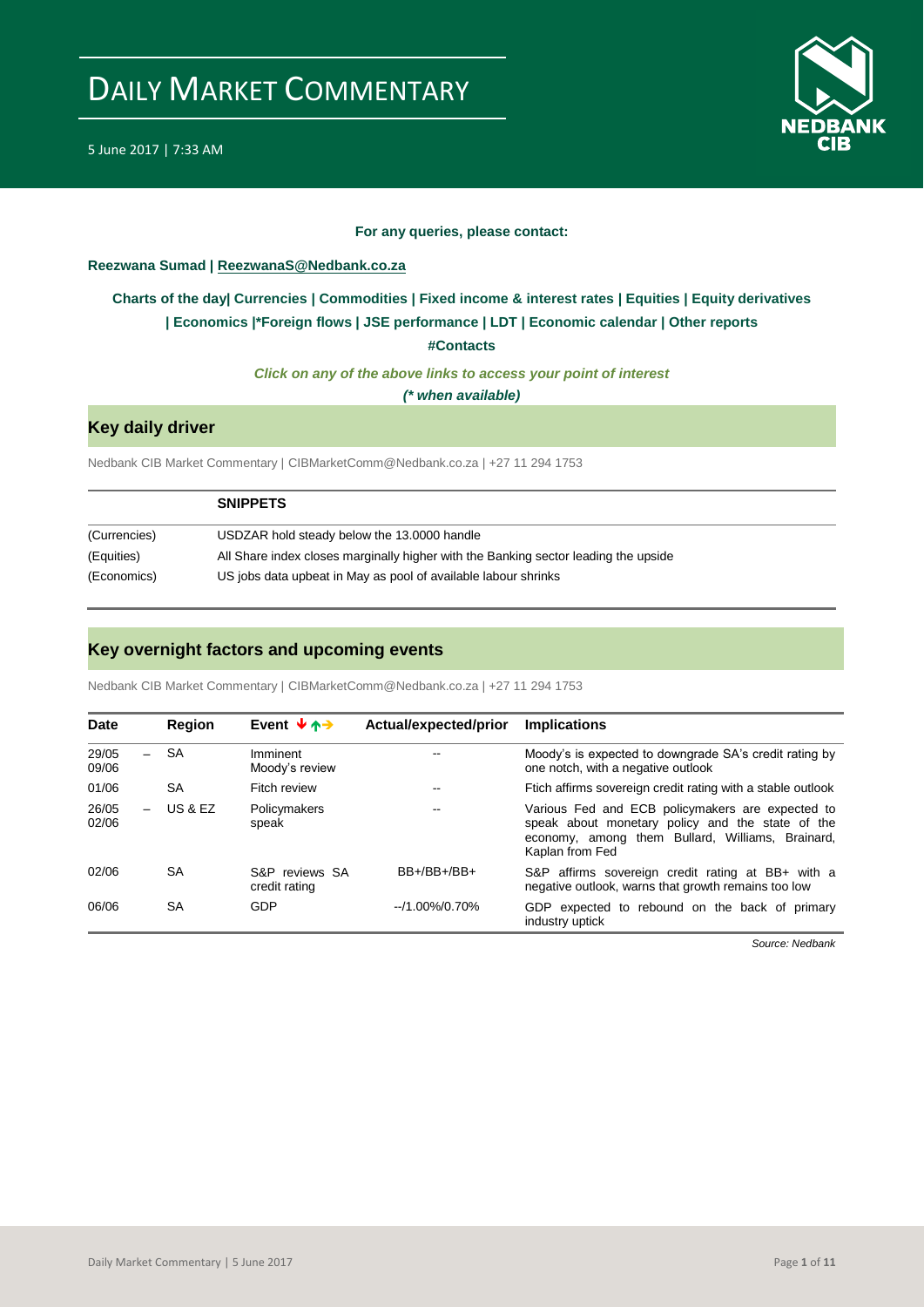

## <span id="page-1-0"></span>**Currencies [back to top](#page-0-0)**

Business Banking FX | +27 11 535 4003 | Corporate FX | +2711 535 4002 | Institutional FX | +2711 535 4005

- The final session of the week opened with the markets awaiting the release of the U.S NFP data, the rand trading cautiously ahead of this release little by way of real flows, local focus on the outcome of ratings agencies reviews and the on-going headlines driven by the efforts of local politicians, the aforementioned data disappointed the markets and the rand managed to trade to a best level of 12.7700 on the day, over the weekend little real price action.
- This morning the rand is currently trading at 12.8450, EURZAR at 14.4715 and GBPZAR is trading at 16.5270 currently.
- International markets were similarly sedate ahead of the data releases from the U.S, but as per the above these provided the catalyst for another bout of euro buying which stalled at 1.1282, this morning currently trading at 1.1267.
- In the wake of the events in London over the weekend gold has found renewed support currently trading at 1281.00.
- This week the majority of the data releases are second tier, the international focus will be on the U.K and the ECB later in the week, locally GDP will be released tomorrow and the markets still await the outcome of the Moody's ratings review.
- Possible trading range in the rand today 12.7000 to 13.0000

|                                 |            | $\%$ $\Delta$          | $\sqrt{\Delta}$             | $\%$ $\Delta$               | <b>Month</b>          | <b>USD</b> trend |
|---------------------------------|------------|------------------------|-----------------------------|-----------------------------|-----------------------|------------------|
| <b>Majors</b>                   | Last price | $-1d$                  | <b>MTD</b>                  | <b>YTD</b>                  | trend                 |                  |
| <b>GBPUSD</b>                   | 1.29       | $-0.16$                | $-0.17$                     | 4.28                        | ⊕                     | USD strength     |
| <b>EURUSD</b>                   | 1.13       | $-0.12$                | 0.25                        | 7.11                        | ⇑                     | USD weakness     |
| <b>USDJPY</b>                   | 110.67     | 0.24                   | 0.00                        | $-5.38$                     | ⇛                     | USD weakness     |
| <b>USDAUD</b>                   | 1.34       | $-0.18$                | $-0.28$                     | $-3.43$                     | J                     | USD weakness     |
| <b>Rand crosses</b>             | Last price | $\%$ $\Delta$<br>$-1d$ | $\%$ $\Delta$<br><b>MTD</b> | $\%$ $\Delta$<br><b>YTD</b> | <b>Month</b><br>trend | <b>ZAR</b> trend |
| <b>USDZAR</b>                   | 12.85      | 0.24                   | $-2.33$                     | $-6.51$                     | ⊕                     | ZAR strength     |
| <b>GBPZAR</b>                   | 16.53      | 0.02                   | $-2.51$                     | $-2.46$                     | ⊕                     | ZAR strength     |
| <b>EURZAR</b>                   | 14.47      | 0.12                   | $-2.11$                     | 0.12                        | ⊕                     | ZAR strength     |
| <b>AUDZAR</b>                   | 9.58       | 0.30                   | $-2.08$                     | $-3.27$                     | ⊕                     | ZAR strength     |
| ZARJPY                          | 8.62       | $-0.07$                | 2.40                        | 1.02                        | ♠                     | ZAR strength     |
| <b>African FX</b>               | Last price | $\%$ $\Delta$<br>$-1d$ | $\%$ $\Delta$<br><b>MTD</b> | $\%$ $\Delta$<br><b>YTD</b> | <b>Month</b><br>trend | <b>ZAR</b> trend |
| ZARMWK (Malaw ian kw acha)      | 56.43      | $-0.46$                | 2.23                        | 6.52                        | ⇑                     | ZAR strength     |
| ZARBWP (Botsw ana pula)         | 0.79       | $-0.20$                | 1.17                        | 1.88                        | ♠                     | ZAR strength     |
| ZARKES (Kenyan shilling)        | 8.04       | $-0.24$                | 2.36                        | 7.81                        | ⇑                     | ZAR strength     |
| ZARMUR (Mauritian rupee)        | 2.70       | $-0.50$                | 2.09                        | 3.02                        | ⇑                     | ZAR strength     |
| ZARNGN (Nigerian naira)         | 25.27      | $-0.46$                | 5.58                        | 10.15                       | ♠                     | ZAR strength     |
| ZARGHS (Ghanian cedi)           | 0.34       | $-2.51$                | 3.36                        | 8.91                        | ⇑                     | ZAR strength     |
| ZARZMW (Zambian kw acha)        | 0.72       | $-0.66$                | 3.46                        | $-0.08$                     | ⇑                     | ZAR strength     |
| ZARMZN (Mozambican metical)     | 4.69       | $-0.36$                | 1.85                        | $-10.00$                    | ♠                     | ZAR strength     |
| Source: Bloomberg & Nedbank CIB | Time       |                        | 2017/06/05 07:24            |                             |                       |                  |

*\*Please note that the sign on the % change reflects the change on the headline number. The narrative indicates the trend direction over the month. For trade in any of these currencies, contact our FX dealing desks*



#### **USDZAR**

*Source: Bloomberg, Nedbank*

**EUR/USD**



*Source: Bloomberg, Nedbank*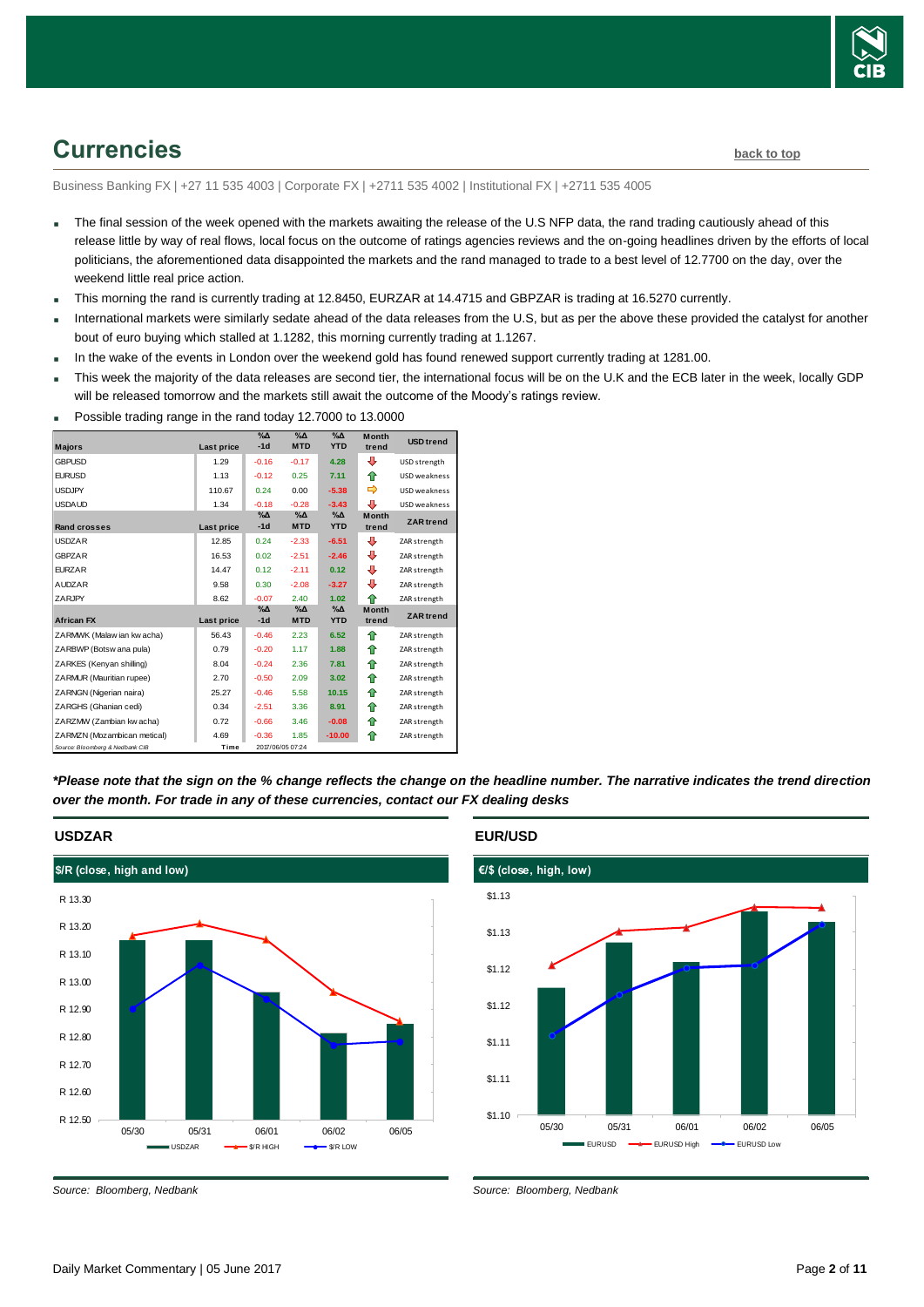

## <span id="page-2-0"></span>**Commodities [back to top](#page-0-0)**

Nedbank CIB Market Commentary | CIBMarketComm@Nedbank.co.za | +27 11 294 1753| +27 11 535 4038

- Due to tensions in the Gulf with Qatar being isolated by 4 Arab countries, the oil price rallied amid the flare up in geopolitical risks. Terrorism in London also added to the safe haven buying of oil and gold. The upcoming UK elections have also added a geopolitical premium to commodities. This is expected to persist in the near term and may keep the oil price elevated this week.
- After a strong week, the gold price extended gains overnight, prompted by the abovementioned risks. The price rallied to \$1280/oz. this morning. An escalation of global risks will likely keep safe haven demand on the rise this week.

| <b>Commodities</b>              | Last price | $\% \Delta$<br>$-1d$ | %Δ<br><b>MTD</b> | $\% \Delta$<br><b>YTD</b> | <b>Month</b><br>trend |
|---------------------------------|------------|----------------------|------------------|---------------------------|-----------------------|
| Brent near future (\$)          | 50.58      | 1.26                 | 0.54             | $-10.98$                  | t                     |
| WTI crude (\$)                  | 48.26      | 1.26                 | $-0.12$          | $-10.16$                  | J                     |
| Gold spot (\$)                  | 1 280.40   | 0.10                 | 0.83             | 11.58                     | fr                    |
| Platinum spot (\$)              | 950.68     | $-0.39$              | 0.24             | 5.27                      | 1                     |
| SA w hite maize spot (R)        | 1752.00    | $-1.18$              | $-1.96$          | $-50.54$                  |                       |
| Source: Bloomberg & Nedbank CIB | Time       |                      | 2017/06/05 07:23 |                           |                       |

#### **Platinum vs Gold**



#### **Brent Crude vs West Texas Intermediate**



*Source: Bloomberg*

*Source: Bloomberg*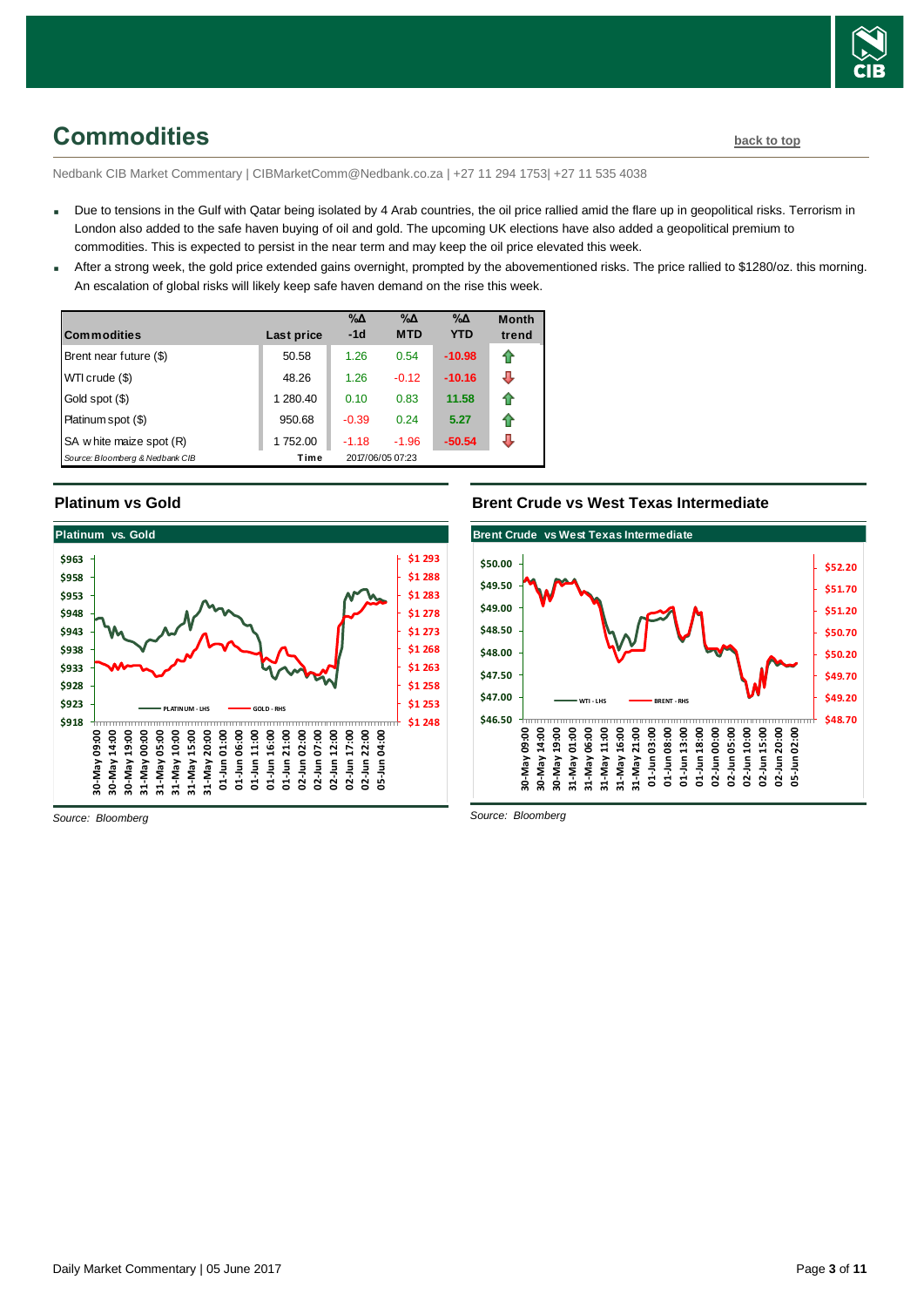

## <span id="page-3-0"></span>**Fixed income and interest rates back to the [back to top](#page-0-0)**

Bond flow sales |+2711 535 4021 | Corporate Money Markets | +2711 535 4007 | Business Bank Money Markets | +2711 535 4006

|                                 |                    | Δ<br>1 <sub>d</sub> | Δ<br><b>MTD</b>  | Δ<br><b>YTD</b> | <b>Month</b> |
|---------------------------------|--------------------|---------------------|------------------|-----------------|--------------|
| <b>Bonds</b>                    | Last price<br>$\%$ | bps                 | bps              | bps             | trend        |
|                                 |                    |                     |                  |                 |              |
| R203-0.3 yrs                    | 7.43               | 5.40                | $-0.80$          | $-27.70$        | ⊕            |
| R208-3.8 yrs                    | 7.48               | $-0.10$             | $-14.00$         | $-80.30$        | ⊕            |
| R186-9.5 yrs                    | 8.43               | $-0.50$             | $-15.20$         | $-48.10$        | ⊕            |
| R2048-30.7 yrs                  | 9.53               | $-0.20$             | $-13.90$         | $-8.80$         | ⊕            |
| <b>US 10 yr</b>                 | 2.17               | 0.77                | $-3.63$          | $-27.73$        | ⊕            |
| <b>UK 10 yr</b>                 | 1.04               | $-3.26$             | $-0.76$          | $-16.22$        | ⊕            |
| German 10 yr                    | 0.27               | $-10.16$            | $-9.87$          | 56.57           | ⊕            |
| Japan 10 yr                     | 0.05               | $-1.82$             | 10.20            | 17.39           | ⇑            |
|                                 |                    | Δ                   | $\Delta$         | Δ               | <b>Month</b> |
| <b>Money Market</b>             | Last price         | 1 <sub>d</sub>      | <b>MTD</b>       | <b>YTD</b>      | trend        |
|                                 | $\%$               | bps                 | bps              | bps             |              |
| SA repo rate                    | 7.00               | 0.00                | 0.00             | 0.00            | ⇛            |
| SA prime rate                   | 10.50              | 0.00                | 0.00             | 0.00            | ⇛            |
| SA CPI (MTD = previous month)   | 5.30               |                     | $-80.00$         |                 | ⊕            |
| SA 3m JIBAR                     | 7.33               | 0.00                | 0.00             | $-2.50$         |              |
| SA 3m NCD                       | 7.33               | 0.00                | 2.50             | $-5.00$         | ⇑            |
| SA 6m NCD                       | 7.83               | $-3.75$             | $-5.00$          | $-15.00$        | ⊕            |
| SA 12m NCD                      | 8.23               | 0.00                | $-2.50$          | $-22.50$        | ⊕            |
| US 3m LIBOR                     | 1.22               | 0.44                | 1.25             | 22.46           | ⇑            |
| UK 3m LIBOR                     | 0.29               | $-0.09$             | $-0.22$          | $-7.50$         | ⊕            |
| Japan 3m LIBOR                  | $-0.02$            | 0.58                | 0.58             | 4.22            | ♠            |
| Source: Bloomberg & Nedbank CIB | Time               |                     | 2017/06/05 07:24 |                 |              |

| <b>FRAs and Swaps</b>            | <b>Last price</b> | Δ<br>1 <sub>d</sub> | Δ<br><b>MTD</b> | Δ<br><b>YTD</b> | <b>Month</b><br>trend |
|----------------------------------|-------------------|---------------------|-----------------|-----------------|-----------------------|
|                                  | $\%$              | bps                 | bps             | bps             |                       |
|                                  |                   |                     |                 |                 |                       |
| 3X6 FRA                          | 7.23              | 0.00                | $-2.00$         | $-16.00$        | ⊕                     |
| 6X9 FRA                          | 7.06              | 0.00                | $-3.00$         | $-36.00$        | ⊕                     |
| 9X12 FRA                         | 6.95              | 0.00                | $-5.00$         | $-50.00$        | ⊕                     |
| <b>18X21 FRA</b>                 | 6.97              | $-1.00$             | $-7.00$         | $-56.00$        | ⊕                     |
| SA 2yr Sw ap                     | 7.05              | $-0.50$             | $-4.65$         | $-40.75$        | ⊕                     |
| SA 3yr Sw ap                     | 7.10              | $-0.50$             | $-6.15$         | $-45.25$        | ⊕                     |
| SA 5yr Swap                      | 7.30              | $-1.00$             | $-8.00$         | $-51.60$        | ⊕                     |
| SA 10yr Sw ap                    | 7.77              | $-1.00$             | $-11.00$        | $-58.00$        | ⊕                     |
| SA 15yr Swap                     | 7.97              | $-1.00$             | $-11.00$        | $-52.00$        | ⊕                     |
|                                  |                   | Δ                   | Δ               | Δ               | <b>Month</b>          |
| <b>Spreads</b>                   | Last price        | 1 <sub>d</sub>      | <b>MTD</b>      | <b>YTD</b>      | trend                 |
|                                  |                   |                     |                 |                 |                       |
|                                  | %                 | bps                 | bps             | bps             |                       |
| 2v10v                            | $-0.71$           | 0.50                | 6.35            | 17.25           | ⇑                     |
| 3v10v                            | $-0.67$           | 0.50                | 4.85            | 12.75           | ✿                     |
| R186-R203                        | 1.06              | $-5.80$             | $-14.30$        | $-20.30$        | ⊕                     |
| R2048-R186                       | 1.10              | 0.20                | 1.20            | 39.20           | ⇑                     |
| 5y-R186                          | $-1.13$           | $-0.60$             | 7.10            | $-3.60$         | 合                     |
| 10y-R186                         | $-0.66$           | $-0.60$             | 4.10            | $-10.00$        | ✿                     |
| 15y-R186                         | $-0.46$           | $-0.60$             | 4.10            | $-4.00$         | ✿                     |
| SA 5yr CDS spread - basis points | 186.62            | $-1.38$             | $-3.72$         | $-30.38$        | ⊕                     |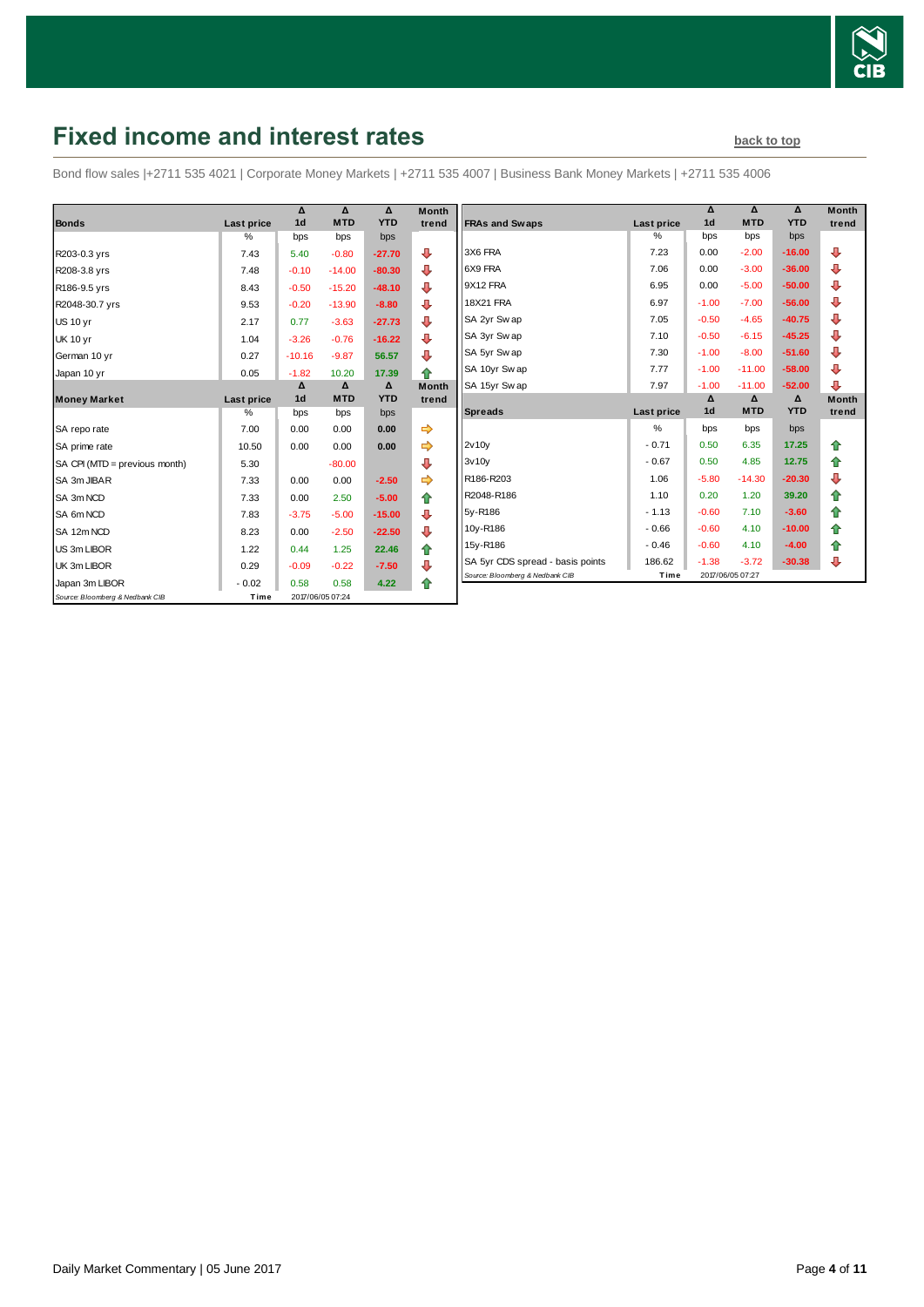

## <span id="page-4-0"></span>**Equities [back to top](#page-0-0)**

Cash equities | +2711 535 4030/31

#### **South Africa**

- The All Share index started its trading day in positive territory on Friday before moving into the red in late morning trade to eventually close marginally up 0.09%.
- The Banking sector led the upside advancing 2.43% with the likes of Barclays Africa and Standard Bank gaining 3.79% and 3.07% respectively.
- The S&P Rating Agency affirmed SA's sovereign rating at BBB- with a negative outlook.
- Value traded at 5pm was around R24bn with the currency at R12.82c vs. the USD at the close.

#### **UK/Europe**

- European markets closed in the black on Friday night with the DAX leading the upside advancing 1.2%
- On the economic data front, Euro-Zone PPI came in below expectations at 4.3 %( y/y) versus a 4.5 % (y/y) consensus estimate.
- The Stoxx 50 was up 0.70% with the likes of Bayer AG 2.14% and Siemens AG 2.03 gaining respectively.

#### **USA**

- US markets saw gains on Friday with the Information technology sector leading the gains on the S&P 500 showing a 1.04% gain.
- The Dow Jones was up 0.29% and the S&P500 advanced 0.37% while the Nasdaq was led higher by the likes of Apple which jumped 1.48% and is up 34.22% YTD.
- On the economic data front, Change in Non-farm payrolls data came in below expectations at 138K versus a 182K consensus estimate. The Trade Balance on the other hand widened more than expected to -\$47.6bn in April.

#### **Asia**

- Asian markets are weaker this morning following lower than expected US wage growth and jobs data. Sentiment is also negative after another terrorist attack in the UK. Seven people were killed in the attack which happened in London a few days ahead of the UK general election.
- The Nikkei is marginally up 0.08% while the Heng Seng has declined 0.33% with the Bank of China down 1.01% despite PMI data in Japan and China ticking up from the previous month.
- The Australian ASX is down 0.76% with the Retail Food Group Ltd leading the downside sliding 10.15% after UBS said new accounting standards could lift the company's debt levels "materially".

| <b>Developed Markets</b>        | Last price    | $\%$ $\Delta$<br>$-1d$ | $\%$ $\Delta$<br><b>MTD</b> | $\%$ $\Delta$<br><b>YTD</b> | <b>Month</b><br>trend |
|---------------------------------|---------------|------------------------|-----------------------------|-----------------------------|-----------------------|
| Dow Jones                       | 21 206.29     | 0.29                   | 0.94                        | 7.31                        | ⇑                     |
| Nasdag                          | 6 305.80      | 0.94                   | 1.73                        | 17.14                       | ⇮                     |
| S&P 500                         | 2 439.07      | 0.37                   | 1.13                        | 8.94                        | ♠                     |
| DJ Eurostoxx 50                 | 3448.26       | $-0.58$                | $-2.99$                     | 4.79                        | ⊕                     |
| <b>DAX</b>                      | 12 822.94     | 1.25                   | 1.65                        | 11.69                       | ⇑                     |
| CAC                             | 5 343.41      | 0.47                   | 1.13                        | 9.89                        | ♠                     |
| <b>FTSE</b>                     | 7 547.63      | 0.05                   | 0.37                        | 5.67                        | ♠                     |
| ASX200                          | 5739.10       | $-0.85$                | 0.25                        | 1.29                        | 合                     |
| Nikkei 225                      | 20 207.88     | 0.15                   | 2.84                        | 5.72                        | ⇑                     |
| <b>MSCI World</b>               | 1 935.21      | 0.63                   | 1.23                        | 10.51                       | ♠                     |
|                                 |               | $\% \Delta$            | %Δ                          | $\%$ $\Delta$               | <b>Month</b>          |
| <b>Emerging Markets</b>         | Last price    | $-1d$                  | <b>MTD</b>                  | <b>YTD</b>                  | trend                 |
| Hang Seng                       | 25 865.14     | $-0.23$                | 0.80                        | 17.57                       | ♠                     |
| Shanghai                        | 3 0 9 1 . 1 2 | $-0.46$                | $-0.84$                     | $-0.40$                     | ⊕                     |
| Brazil Bovespa                  | 62 510.70     | 0.36                   | $-0.32$                     | 3.79                        | ⊕                     |
| India - NSE                     | 31 280.79     | 0.02                   | 0.43                        | 17.48                       | ♠                     |
| <b>Russia Micex</b>             | 1881.87       | 0.65                   | $-0.97$                     | $-15.71$                    | ⊕                     |
| <b>MSCI</b> Emerging            | 1 015.08      | 0.66                   | 0.97                        | 17.72                       | ♠                     |
|                                 |               | $\% \Delta$            | %Δ                          | $\%$ $\Delta$               | <b>Month</b>          |
| <b>SA Indices</b>               | Last price    | $-1d$                  | <b>MTD</b>                  | <b>YTD</b>                  | trend                 |
| <b>JSE All Share</b>            | 52 889.70     | 0.09                   | $-1.26$                     | 4.41                        | ⊕                     |
| Top 40                          | 46 522.53     | 0.08                   | $-1.34$                     | 5.97                        | ⊕                     |
| Resi 10                         | 30 350.86     | $-0.77$                | $-2.78$                     | $-5.48$                     | ⊕                     |
| Indi 25                         | 72 808.84     | $-0.04$                | $-1.25$                     | 13.26                       | ⊕                     |
| Fini 15                         | 14 763.08     | 1.26                   | $-0.08$                     | $-2.09$                     | ⊕                     |
| Source: Bloomberg & Nedbank CIB | Time          |                        | 2017/06/05 07:24            |                             |                       |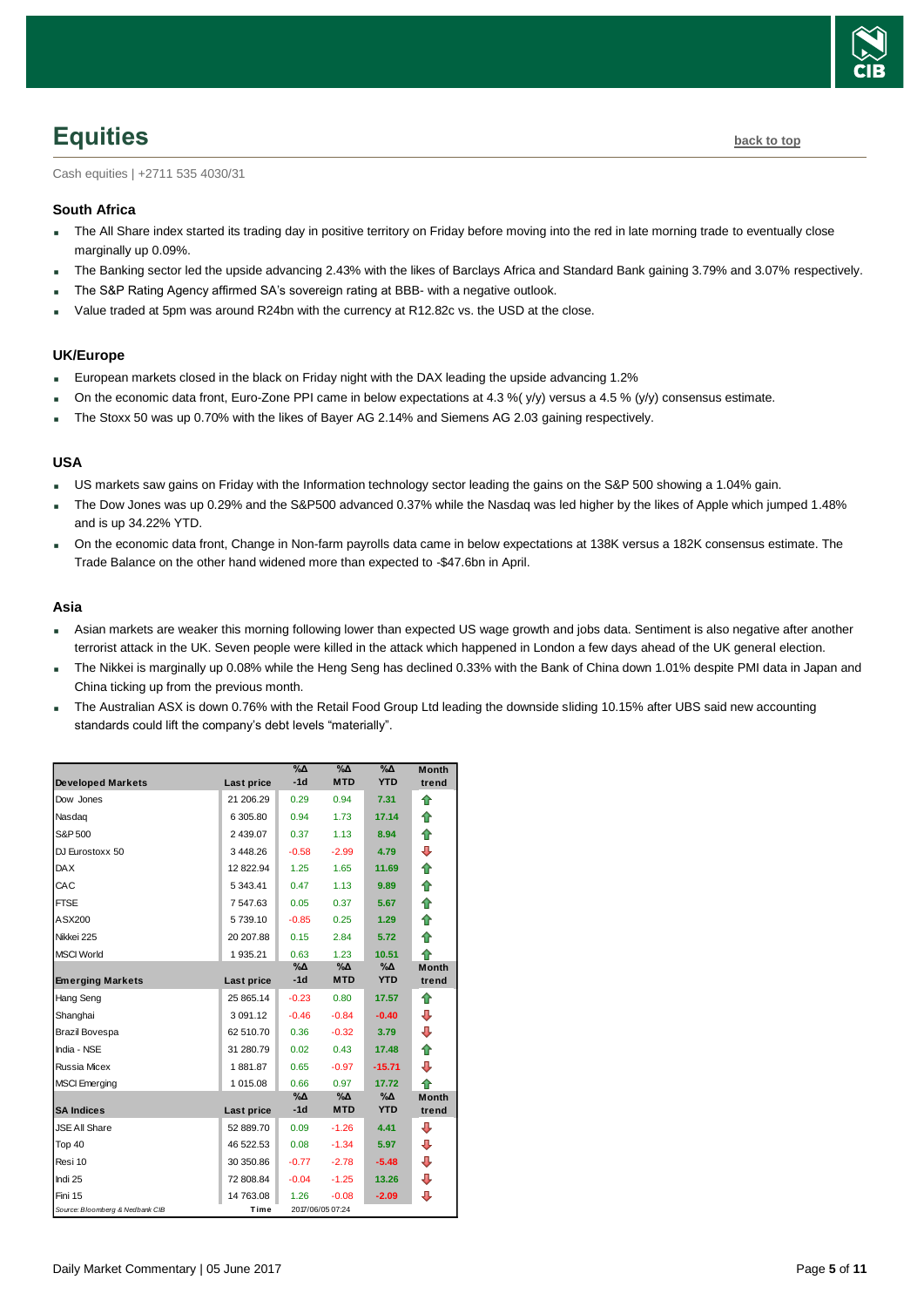

## <span id="page-5-0"></span>**Economics [back to top](#page-0-0)**

Nedbank CIB Market Commentary | CIBMarketComm@Nedbank.co.za | +27 11 294 1753

#### **US**

- US nonfarm payrolls growth eased to 138k in May, from 174k previously, worse than consensus of 182k. While the bulk of the jobs came from the private services sector, this cooled over the month due to a slowdown in employment in the leisure and hospitality industries. The goodsproducing sector jobs were led by the construction industry.
- The pool of available labour continued to shrink amid labour shortages due to a sharp decline in spare capacity in the economy. The labour force participation rate fell by 20bps to 62.7% in May. There was a sharp decline in the total number of people employed as 423k people exited the workforce. The unemployment rate therefore fell to 4.3%, from 4.4% previously.
- Average hourly earnings remained unchanged at 2.5%  $y/y$ . Declines in the goods-producing sector wages were offset by increases in trade, transport and leisure industries.
- Nonetheless, the pace of employment is unsustainable the absorption of spare capacity in the labour market has risen quite sharply in the last year, and the labour market has essentially fallen to full employment. Hence we are likely to see pressure on wages and salaries over the medium term, which may be supportive of inflation.

**Synopsis: The Fed's dual mandate may be achieved over the medium term, hence we anticipate two more rate hikes this year, with the Fed funds rate rising towards the long run target of 3%. Shrinkage of the balance sheet may begin from 2018, when the Fed has further clarity on the inflation outlook and on economic momentum in the economy.**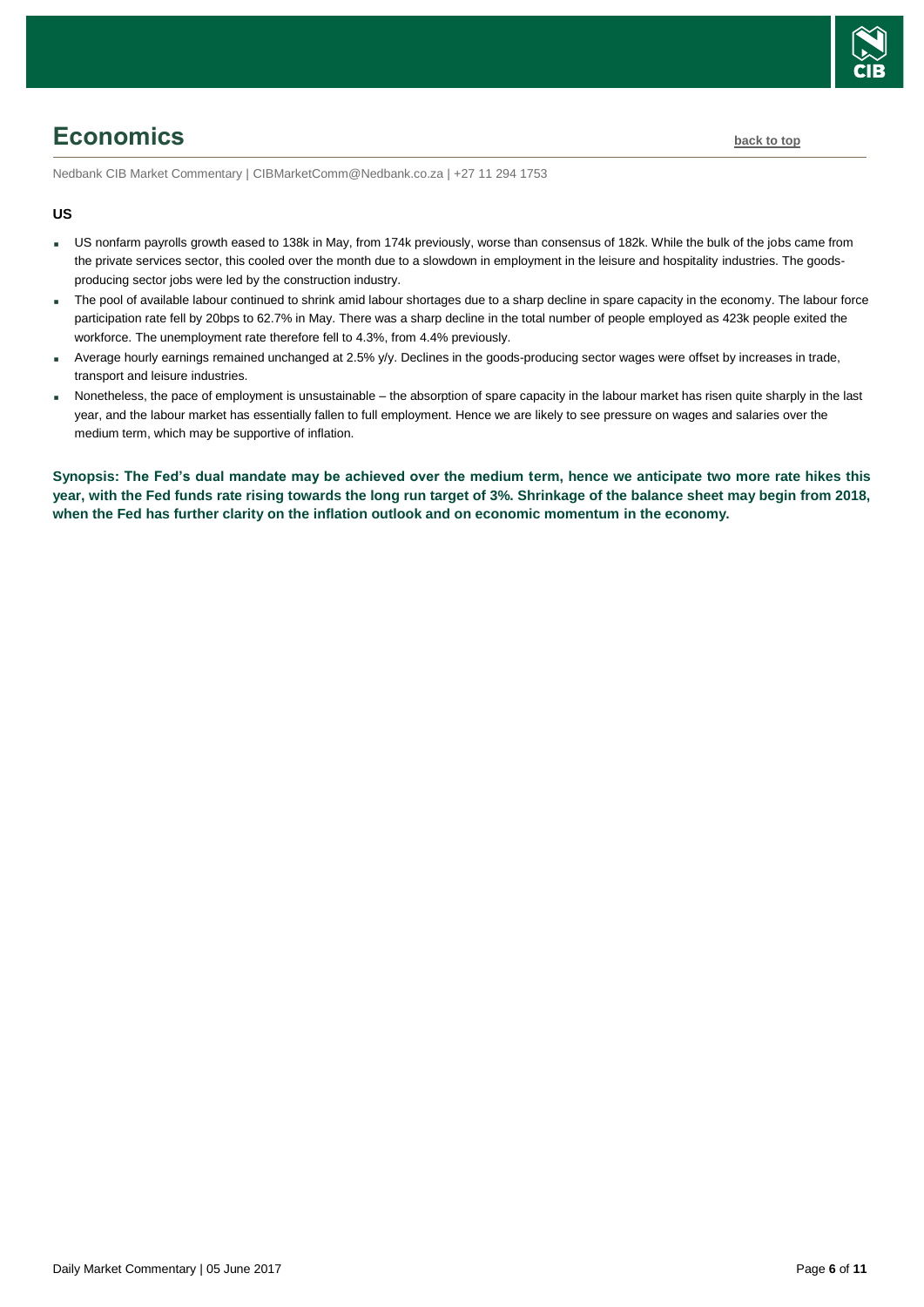

# <span id="page-6-0"></span>**JSE performance [back to top](#page-0-0)**

Nedbank CIB Market Commentary | CIBMarketComm@Nedbank.co.za | +27 11 294 1753

|                                                            |                  | $\sqrt{20}$        | $\sqrt{20}$      | $\sqrt{2}$      | <b>Month</b> |
|------------------------------------------------------------|------------------|--------------------|------------------|-----------------|--------------|
| <b>Top40 constituents</b>                                  | Last price       | -1d                | <b>MTD</b>       | <b>YTD</b>      | trend        |
| AGL: Anglo American Plc                                    | 169.00           | $-1.45$            | $-3.97$          | $-13.38$        | ⊕<br>⊕       |
| ANG: Anglogold Ashanti Ltd                                 | 144.05           | $-2.20$<br>$-1.74$ | $-3.00$          | $-5.59$<br>1.21 | ⇩            |
| APN: Aspen Pharmacare Holdings Lt                          | 287.00           |                    | $-3.37$<br>7.19  | $-11.67$        |              |
| <b>BGA: Barclays Africa Group Ltd</b>                      | 149.00           | 3.79               | $-0.24$          | 21.94           | ✿<br>⇩       |
| <b>BID: Bid Corp Ltd</b>                                   | 298.93           | $-0.10$            | $-3.20$          |                 | ⊕            |
| BIL: Bhp Billiton Plc<br>BTI: British American Tobacco Plc | 194.83<br>918.78 | $-1.19$<br>$-0.31$ | $-2.69$          | -10.91<br>18.00 | ⇩            |
| <b>BVT: Bidvest Group Ltd</b>                              | 173.82           | 1.73               | 1.73             | $-4.10$         | ⇑            |
| CFR: Financiere Richemont-Dep Rec                          | 108.13           | $-0.01$            | $-2.24$          | 19.16           | ⊕            |
| DSY: Discovery Ltd                                         | 127.80           | 0.83               | $-0.25$          | 11.62           | ⇩            |
| FFA: Fortress Income Fund Ltd-A                            | 16.75            | $-0.83$            | $-1.30$          | 1.09            | ⇩            |
| FFB: Fortress Income Fund Ltd                              | 34.80            | 0.12               | $-0.54$          | 7.64            | ⇩            |
| <b>FSR: Firstrand Ltd</b>                                  | 49.47            | 2.53               | 0.32             | $-6.96$         | ⇑            |
| GFI: Gold Fields Ltd                                       | 47.04            | $-1.09$            | 1.38             | 7.91            | ⇮            |
| GRT : Grow thpoint Properties Ltd                          | 24.70            | $-1.20$            | $-1.55$          | $-4.60$         | ⇩            |
| IMP: Impala Platinum Holdings Ltd                          | 35.27            | 0.60               | $-4.08$          | $-17.48$        | ⊕            |
| INL: Investec Ltd                                          | 99.80            | $-0.65$            | $-3.25$          | 9.97            | ⇩            |
| INP: Investec Plc                                          | 98.77            | $-1.24$            | $-4.00$          | 8.84            | ⇩            |
| <b>ITU: Intu Properties Plc</b>                            | 44.70            | $-2.83$            | $-3.12$          | $-4.85$         | ⇩            |
| LHC: Life Healthcare Group Holdin                          | 28.03            | 0.79               | 0.36             | $-7.59$         | ⇑            |
| MEI: Mediclinic International Plc                          | 131.40           | 0.77               | $-3.38$          | 1.08            | ⊕            |
| MND: Mondi Ltd                                             | 338.87           | $-0.65$            | $-1.86$          | 21.03           | ⇩            |
| MNP: Mondi Plc                                             | 338.87           | $-0.57$            | $-1.77$          | 21.58           | ⇩            |
| MRP: Mr Price Group Ltd                                    | 157.00           | 5.01               | 4.67             | $-1.60$         | ⇑            |
| MTN: Mtn Group Ltd                                         | 117.55           | 1.12               | 0.04             | $-6.83$         | ⇑            |
| NED: Nedbank Group Ltd                                     | 218.60           | 1.12               | $-0.69$          | $-8.20$         | ⇩            |
| NPN: Naspers Ltd-N Shs                                     | 2669.73          | $-0.94$            | $-1.69$          | 32.55           | ⇩            |
| NTC: Netcare Ltd                                           | 26.00            | $-1.22$            | $-3.56$          | $-18.34$        | ⇩            |
| OML: Old Mutual Plc                                        | 32.49            | 2.52               | 1.40             | $-5.66$         | ✿            |
| RDF: Redefine Properties Ltd                               | 10.50            | $-0.19$            | -0.47            | -6.17           | ⇩            |
| REI: Reinet Investments Sa-Dr                              | 30.90            | $-0.48$            | $-2.37$          | 15.30           | ⇩            |
| REM: Remgro Ltd                                            | 215.40           | 1.12               | $-1.06$          | $-3.43$         | ⊕            |
| RMH: Rmb Holdings Ltd                                      | 61.14            | 1.34               | $-0.60$          | $-7.92$         | ⇩            |
| SAP: Sappi Limited                                         | 91.95            | $-1.01$            | -4.82            | 2.22            | ⇩            |
| SBK: Standard Bank Group Ltd                               | 148.11           | 3.07               | 1.07             | $-2.40$         | ⇑            |
| SHP: Shoprite Holdings Ltd                                 | 207.70           | 0.64               | $-0.62$          | 21.14           | ⇩            |
| SLM: Sanlam Ltd                                            | 68.09            | 1.32               | $-0.79$          | 8.25            | ⇩            |
| SNH: Steinhoff International H Nv                          | 71.70            | 1.63               | 2.43             | 0.59            | ⇑            |
| SOL: Sasol Ltd                                             | 386.55           | 0.89               | $-1.42$          | $-3.10$         | ⊕            |
| TBS: Tiger Brands Ltd                                      | 381.96           | $-0.01$            | $-0.53$          | $-3.99$         | ⊕            |
| TRU: Truw orths International Ltd                          | 75.29            | 1.58               | 0.59             | $-5.50$         | ⇮            |
| VOD: Vodacom Group Ltd                                     | 166.29           | 1.57               | 0.62             | 9.11            | ⇑            |
| WHL: Woolw orths Holdings Ltd                              | 66.71            | 1.08               | $-1.02$          | -6.07           | ⇩            |
| Source: Bloomberg & Nedbank CIB                            | Time             |                    | 2017/06/05 07:24 |                 |              |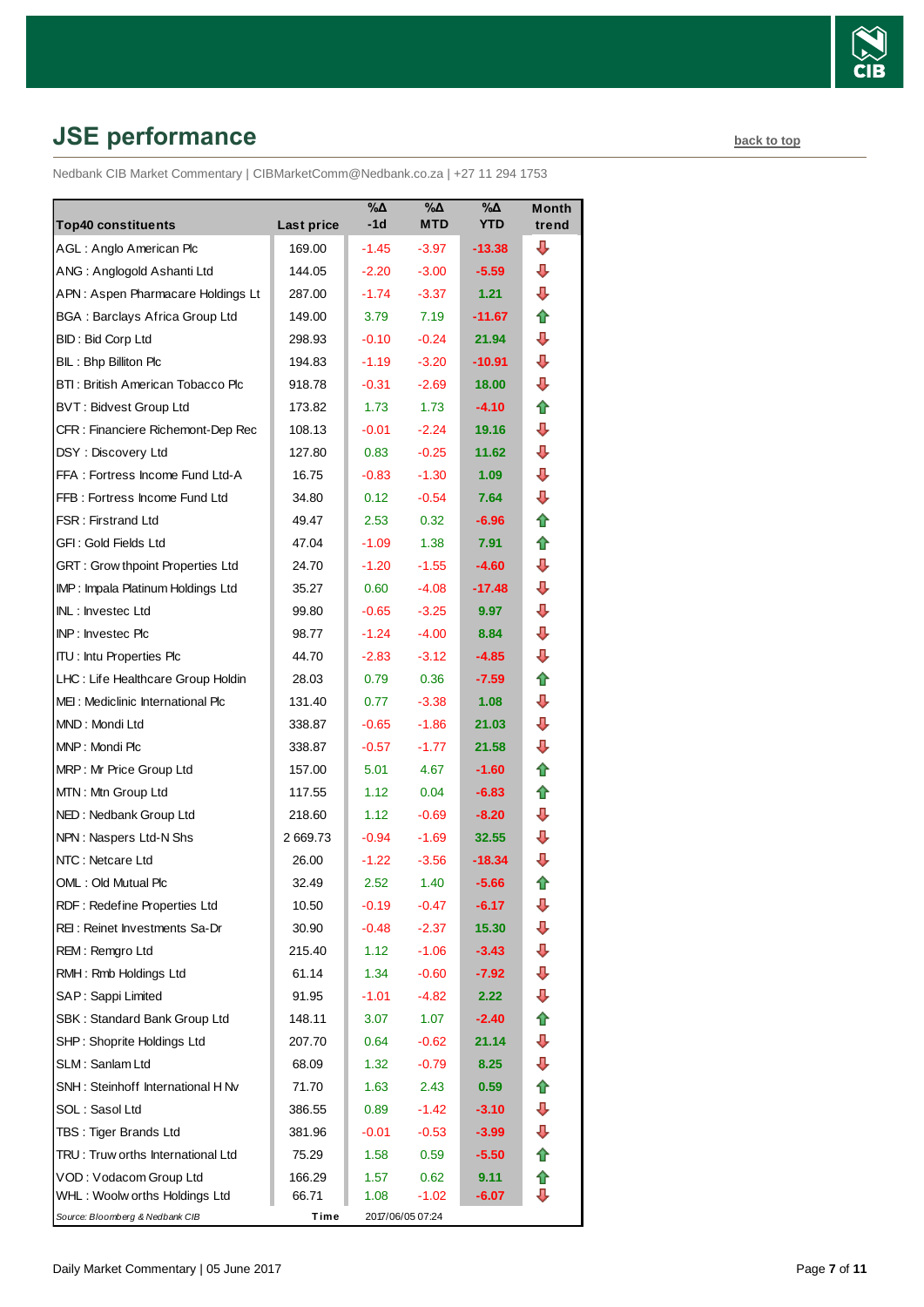

# <span id="page-7-0"></span>Last day to trade **[back to top](#page-0-0)**

Susan Correia [| Scorreia@Nedbankcapital.co.za](mailto:Scorreia@Nedbankcapital.co.za) | +27 11 295 8227

| <b>Share code</b> | Share name                            | Dividend / interest rate                              |
|-------------------|---------------------------------------|-------------------------------------------------------|
| 6 June 2017       |                                       |                                                       |
| AFEP              | A E C I Ltd 5.5 Prefs                 | dividend @ 46.89608cps                                |
| <b>AFT</b>        | Afrimat Limited                       | dividend @ 50cps                                      |
| ARL               | Astral Foods Ltd                      | dividend @ 180cps                                     |
| <b>BAW</b>        | <b>Barloworld Limited</b>             | dividend @ 125cps                                     |
| <b>BWN</b>        | <b>Balwin Properties Limited</b>      | dividend @ 31cps                                      |
| <b>DIA</b>        | Dipula Income Fund Ltd -A-            | DRIP @ 50.64892cps                                    |
| <b>DIB</b>        | Dipula Income Fund Ltd -B-            | DRIP @ 41.83993cps                                    |
| <b>GPA</b>        | Gemgrow Properties Limited -A-        | dividend @ 24.84563cps                                |
| GPB               | Gemgrow Properties Limited -B-        | dividend @ 18.1488cps                                 |
| GRP               | Greenbay Props Ltd                    | Dividend Option 1.8868 : 100 or dividend @ 3.37172cps |
| <b>HSP</b>        | Holdsport Limited                     | dividend @ 220cps                                     |
| <b>IAP</b>        | Investec Australia Prop Fund          | interest $@$ 44.6235cps                               |
| <b>INLP</b>       | Investec Bank Ltd Non Red N Part PR   | dividend @ 436.28392cps                               |
| <b>INPP</b>       | <b>Investec PLC Preference Shares</b> | dividend @ 106.63149cps                               |
| <b>INPR</b>       | <b>Investec Limited Preference</b>    | dividend @ 407.17389cps                               |
| <b>INPPR</b>      | Investec PLC Rand Prepetual Pref      | dividend $@$ 497.38356cps                             |
| <b>MDP</b>        | Mara Delta Prop Hidgs                 | Rights Offer @ USD1.4                                 |
| <b>MZR</b>        | Mazor Group Ltd                       | dividend @ 14.40cps                                   |
| <b>OAS</b>        | Oasis Crescent Prop Fund              | dividend @ 52.061793cps                               |
| <b>PIK</b>        | Pick n Pay Stores Ltd                 | dividend @ 146.40cps                                  |
| <b>SEA</b>        | Spear REIT Ltd                        | dividend @ 23.513630cps                               |
| <b>SGLN</b>       | Sibanye Gold Ltd NPL                  | take up @ 1128cps                                     |
| <b>THA</b>        | Tharisa PLC                           | share premium dividend @ 13.2874cps                   |
| <b>VMK</b>        | Verimark Holdings Ltd                 | dividend @ 11.300160cps                               |

 *Source: JSE*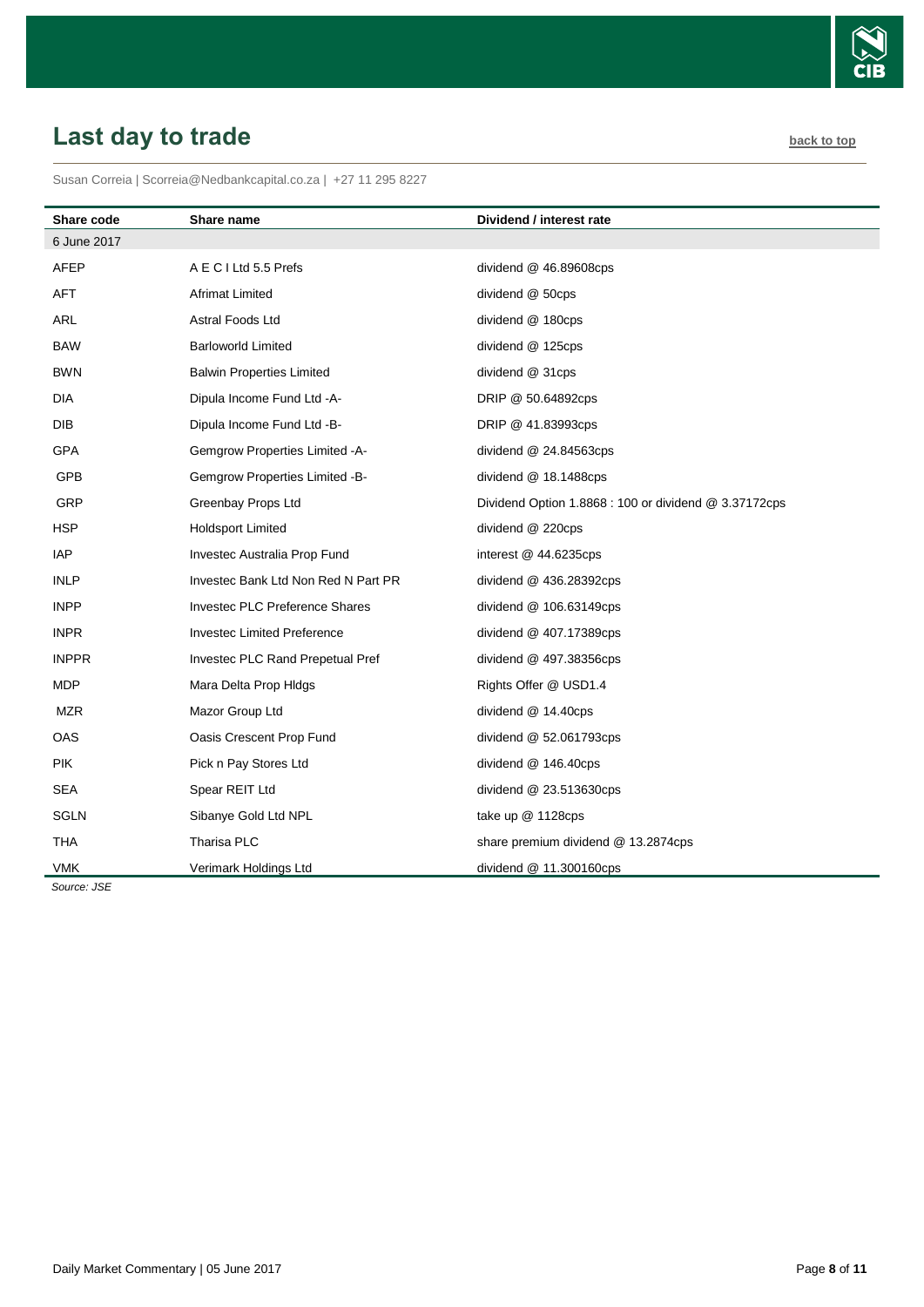

# <span id="page-8-0"></span>**Economic calendar [back to top](#page-0-0) back to top**

Nedbank CIB Market Commentary | CIBMarketComm@Nedbank.co.za | +27 11 294 1753

|                   | <b>Country Event</b> |                                      | Period     | <b>Survey</b> | Actual                   | Prior       | <b>Revised</b> |
|-------------------|----------------------|--------------------------------------|------------|---------------|--------------------------|-------------|----------------|
| 02-June           |                      |                                      |            |               |                          |             |                |
| 11:00 AM          | EC                   | PPI YoY                              | <b>APR</b> | 4.50%         | 4.30%                    | 3.90%       |                |
| 02:30 PM          | US.                  | Average Hourly Earnings YoY          | <b>MAY</b> | 2.60%         |                          | 2.50%       |                |
| 02:30 PM          | US.                  | Change in Nonfarm Payrolls           | <b>MAY</b> | 182k          |                          | 211k        |                |
| 02:30 PM          | US.                  | Labor Force Participation Rate       | <b>MAY</b> | 62.93%        | Г<br>$\blacksquare$      | 62.90%      |                |
| 02:30 PM          | US.                  | Trade Balance                        | <b>APR</b> | $USD -46.1b$  |                          | - USD-43.7b |                |
| 02:30 PM          | US.                  | Unemployment Rate                    | <b>MAY</b> | 4.40%         | $\blacksquare$           | 4.40%       |                |
| 05-June           |                      |                                      |            |               |                          |             |                |
| 03:45 AM          | <b>CH</b>            | Caixin China PMI Services            | <b>MAY</b> |               | $\blacksquare$           | 51.5000     |                |
| 10:30 AM          | UK.                  | Markit/CIPS UK Services PMI          | <b>MAY</b> | Г<br>55.0     | $\overline{\phantom{0}}$ | 55.8        |                |
| 03:45 PM          | US.                  | Markit US Services PMI               | MAY F      |               | Γ                        | 54.0        |                |
| 04:00 PM          | US.                  | <b>Factory Orders</b>                | <b>APR</b> | $-0.20%$      | $\overline{\phantom{0}}$ | 0.50%       |                |
| 04:00 PM          | US.                  | Factory Orders Ex Trans              | <b>APR</b> | 0.00%         | Γ<br>$\blacksquare$      | 0.00%       |                |
| 04:00 PM          | US.                  | Labor Market Conditions Index Change | <b>MAY</b> |               | Г                        | 3.5         |                |
| Source: Bloomberg |                      |                                      |            |               |                          |             |                |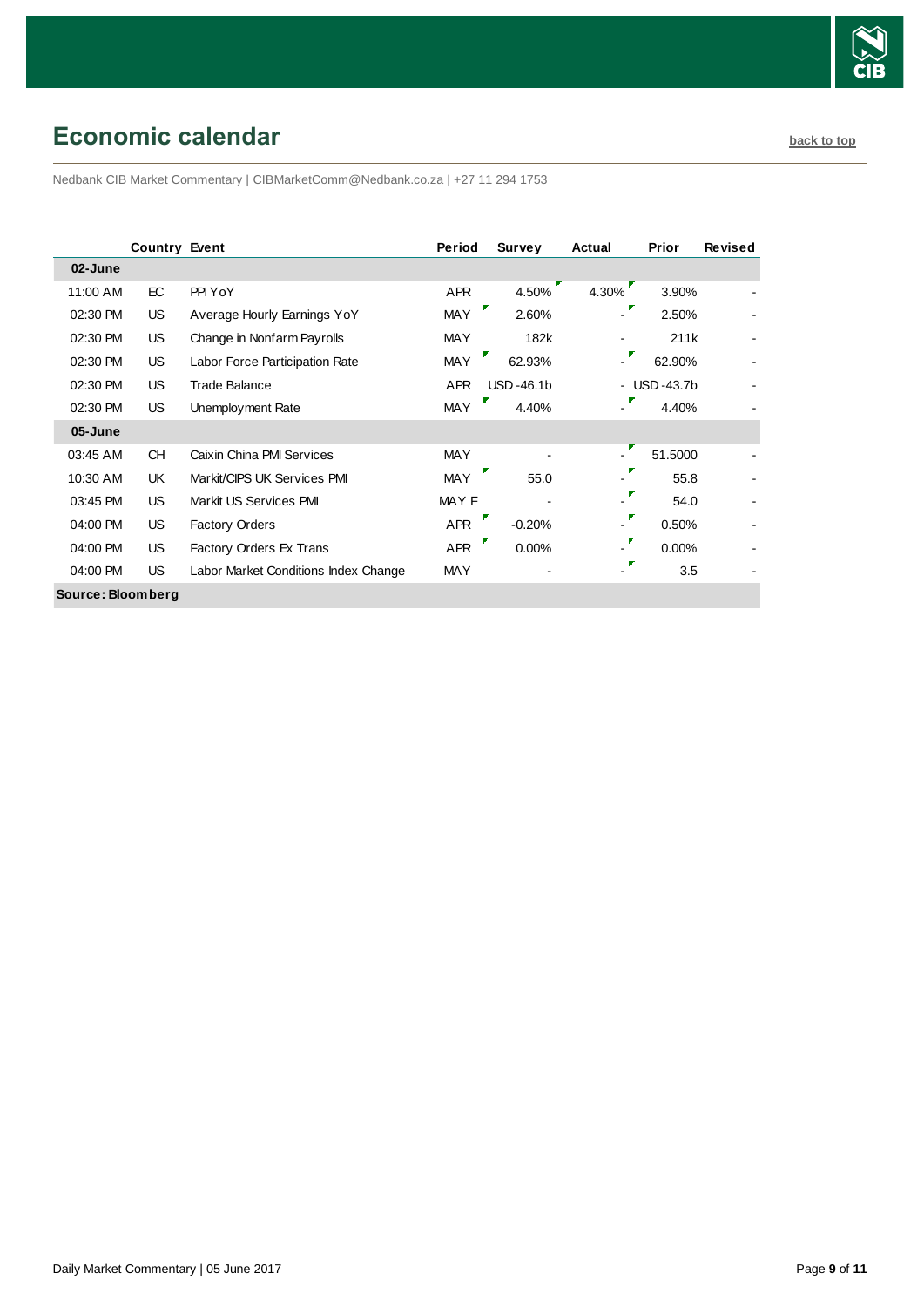

## <span id="page-9-0"></span>**Contacts**

**Treasury: Economic Analyst Reezwana Sumad** (011) 294 1753

**ALM Portfolio Management** (011) 535 4042

**Equities Sales and Distribution** (011) 535 4030/31

**Forex Institutional Sales Desk** (011) 535 4005

**Interest Rate Swaps & FRA's Trading** (011) 535 4004

**Money Market Institutional Sales Desk** (011) 535 4008

**Bond Trading** (011) 535 4021

**Forex Business Banking Sales Desk** (011) 535 4003

**Forex Retail Sales Desk** (011) 535 4020

**Money Market Business Banking Sales Desk** (011) 535 4006

**Non Soft & Soft Commodities Trading** (011) 535 4038

**Credit Derivatives**  (011) 535 4047

**Forex Corporate Sales Desk** JHB (011) 535 4002; DBN (031) 327 3000; CTN (021) 413 9300

**Inflation Trading** (011) 535 4026

**Money Market Corporate Sales Desk** JHB (011) 535 4007; DBN (031) 327 3000; CTN (021) 413 9300

**Preference shares desk** (011) 535 4072